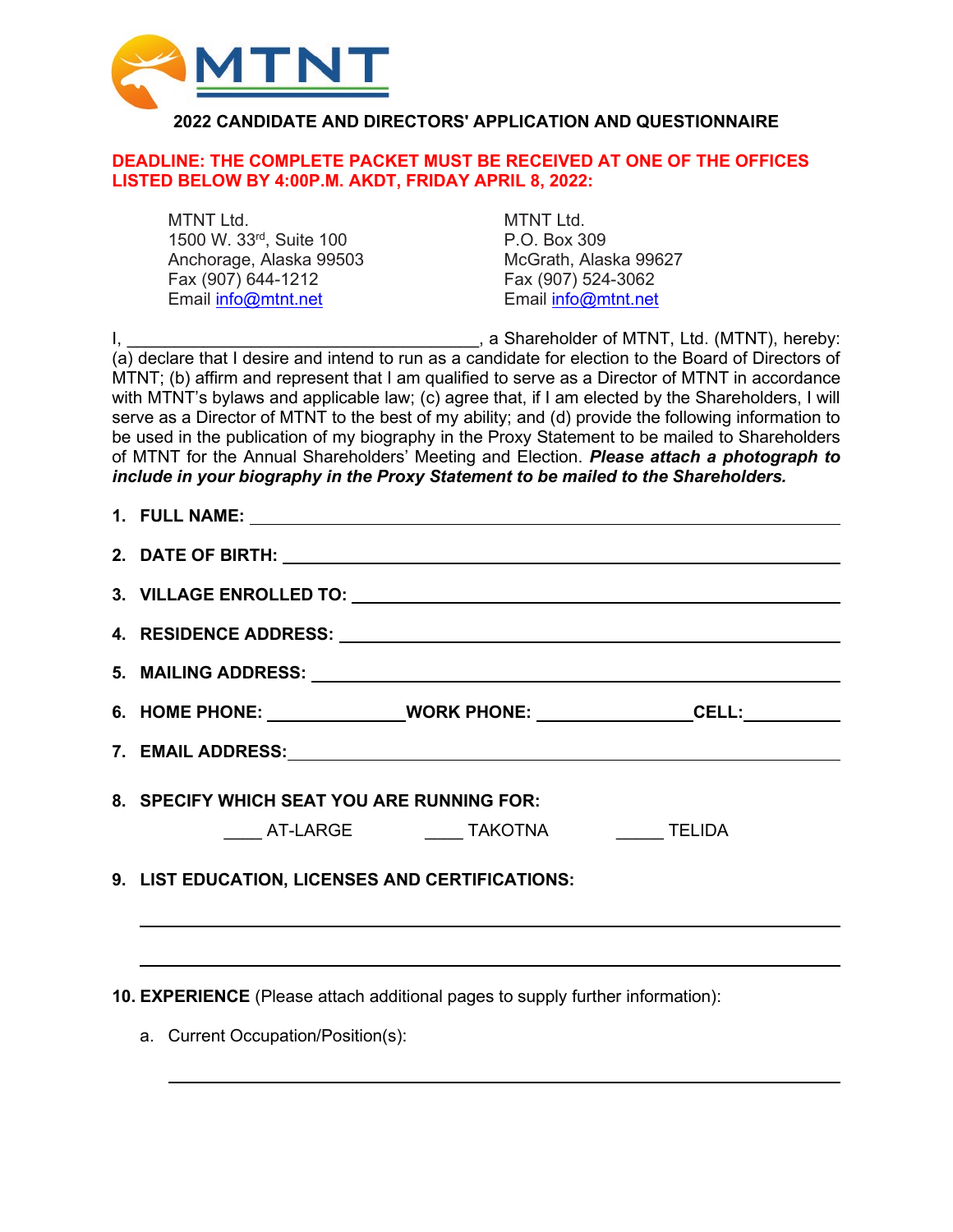- b. Name and address of current employer:
- c. Length of service:
- d. Name of each previous employer during the last five (5) years, the approximate dates of your employment and the positions you held:

e. List any additional business experience, including board experience, you have acquired during the last five (5) years:

### **11. SERVICE TO MTNT**

- a. List all positions and offices now held or previously held by you with MTNT or any of its subsidiaries or affiliates, and if you are a current director:
- b. List any positions with MTNT or any of its subsidiaries or affiliates previously held by you from which you were dismissed for cause:

c. Are you currently a member of the Board of Directors of MTNT or any of its subsidiaries or affiliates? If "YES," report your attendance record at all Board meetings during the past year: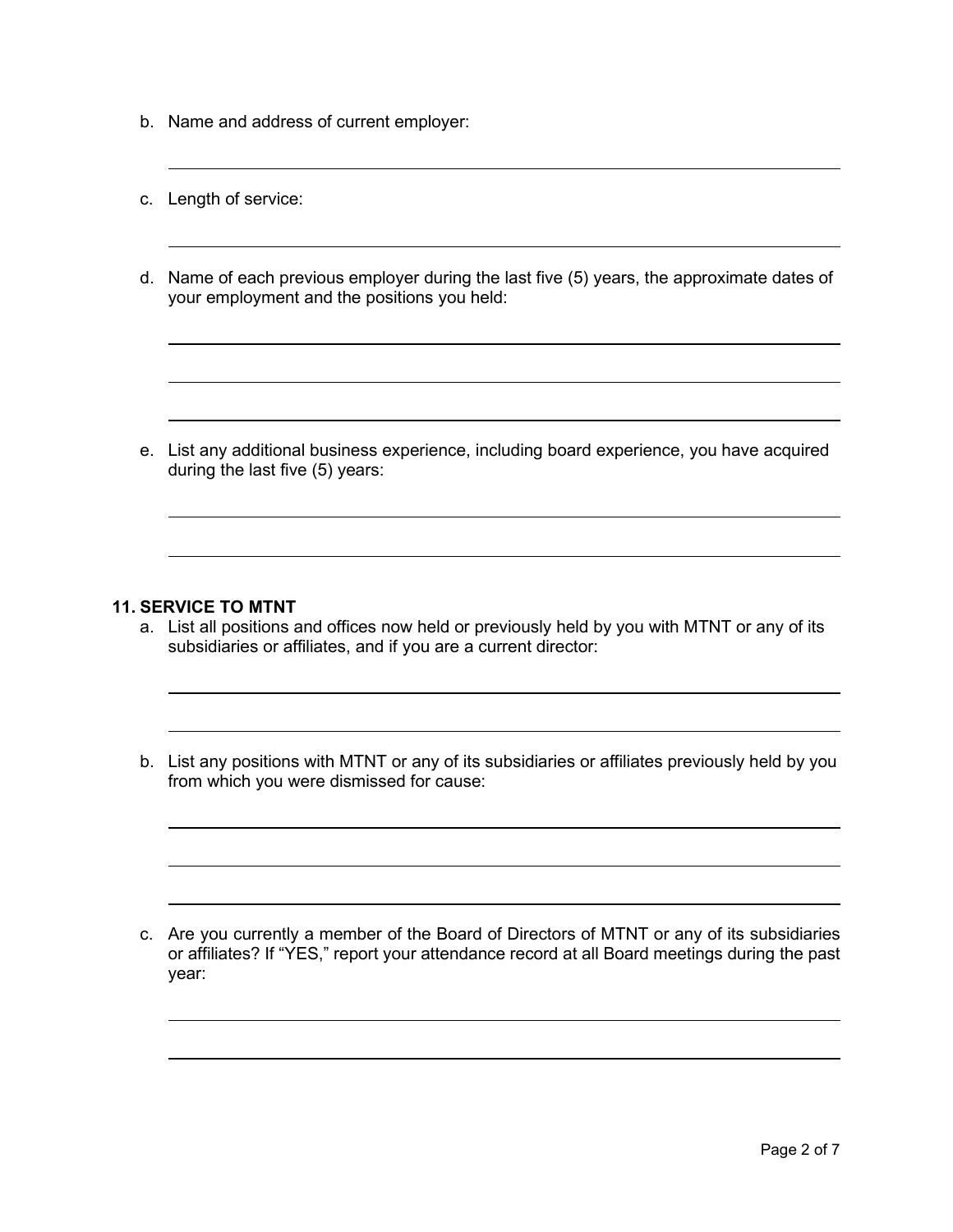- d. Have you served as a member of any Board committees of MTNT or any of its subsidiaries or affiliates at any time during the past year? If "YES," name the committees and report your attendance record at all meetings of such committees:
- e. Is your spouse or any of your parents, children, brothers or sisters (by blood or adoption) a director or executive officer of MTNT or any of its subsidiaries or affiliates? If "YES," report (i) the name and relationship of the person involved, and (ii) the position held by that person:

#### **12. CRIMINAL PROCEEDINGS**

During the last five (5) years, have you been convicted, or have you entered a plea of nolo contendere in a criminal proceeding, or have you been incarcerated? If "YES," report for each incident (a) the date of the conviction or plea, (b) the name and location of the court, (c) the charge, and (d) the penalty imposed. Do not include minor traffic violations or other minor offenses:

#### **13. BANKRUPTCY**

During the last five (5) years, has any receiver been appointed or has a petition under any Federal or State bankruptcy or insolvency law been filed:

- a. For, by or against you?
- b. For, by or against any partnership of which you were a partner?
- c. For, by or against any corporation or other business organization of which you were director or executive officer?

*If you answered "YES," to any part of Question 14, please report (i) the date the receiver was appointed or the petition was filed, (ii) the name and location of the court where the receiver was appointed or the petition was filed, and (iii) whom the receiver was appointed for or the petition was filed for, by or against:*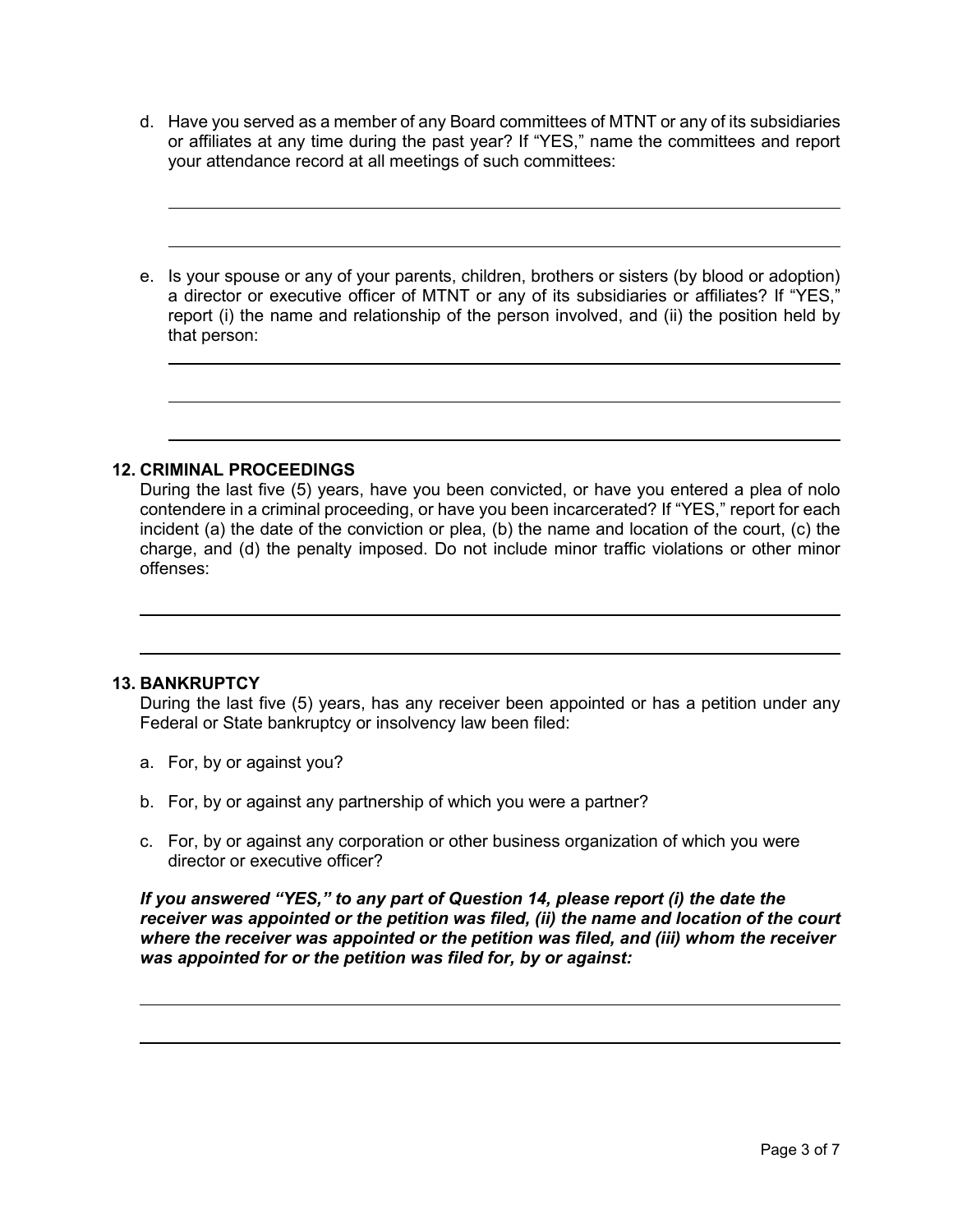### **14. SECURITIES LAW VIOLATIONS**

During the last five (5) years, has a final judgment, order or decree been entered against you that has not subsequently been reversed or vacated that you engaged in unethical or illegal business practices or violated any Federal or State securities law? If "YES," report (a) the date the judgment, order or decree was entered, (b) the name and location of the court or agency that entered the judgment, order or decree, and (c) the substance of the judgment, order or decree:

### **15. RELATED PARTY TRANSACTIONS**

In answering questions (a), (b) and (c), report transactions from January 1, 2016 through the present time in which MTNT or any of its subsidiaries or affiliates was a party, and any proposed or anticipated future transactions expected to involve MTNT or any of its subsidiaries or affiliates*.*

*"Transaction" includes, without limitation (i) making loans to or receiving loans from MTNT or any of its subsidiaries or affiliates, (ii) purchasing, selling or leasing any real or personal property interests to or from MTNT or any of its subsidiaries or affiliates, (iii) providing services, as an employee or otherwise, to MTNT or any of its subsidiaries or affiliates, and (iv) receiving commissions, fees or other property of value from MTNT or any of its subsidiaries or affiliates (except for dividends you received as a Shareholder of MTNT).*

- a. Have you been involved with or interested in any such transaction or proposed transaction that in the aggregate exceeds \$20,000? If "YES," report (i) the nature of the transaction, and (ii) the approximate amount of interest involved:
- b. Has your spouse or any of your parents, children, brothers or sisters (by blood or adoption) been involved with or interested in any such transaction or proposed transaction that in the aggregate exceeds \$20,000? If "YES," report (i) the nature of the transaction, (ii) the name and relationship of the person involved, and (iii) the approximate amount of interest involved:

c. Has any associate (see definition of associate following this question) of yours, or any associate of any of your family members (your spouse or any of your parents, children, brothers or sisters, by blood or adoption), been involved with or interested in any such transaction or proposed transaction that in the aggregate exceeds \$20,000? If "YES," report (i) the nature of the transaction, (ii) the name of the entity involved, (iii) the nature of your or your family member's association with the entity, and (iv) the approximate amount of interest involved: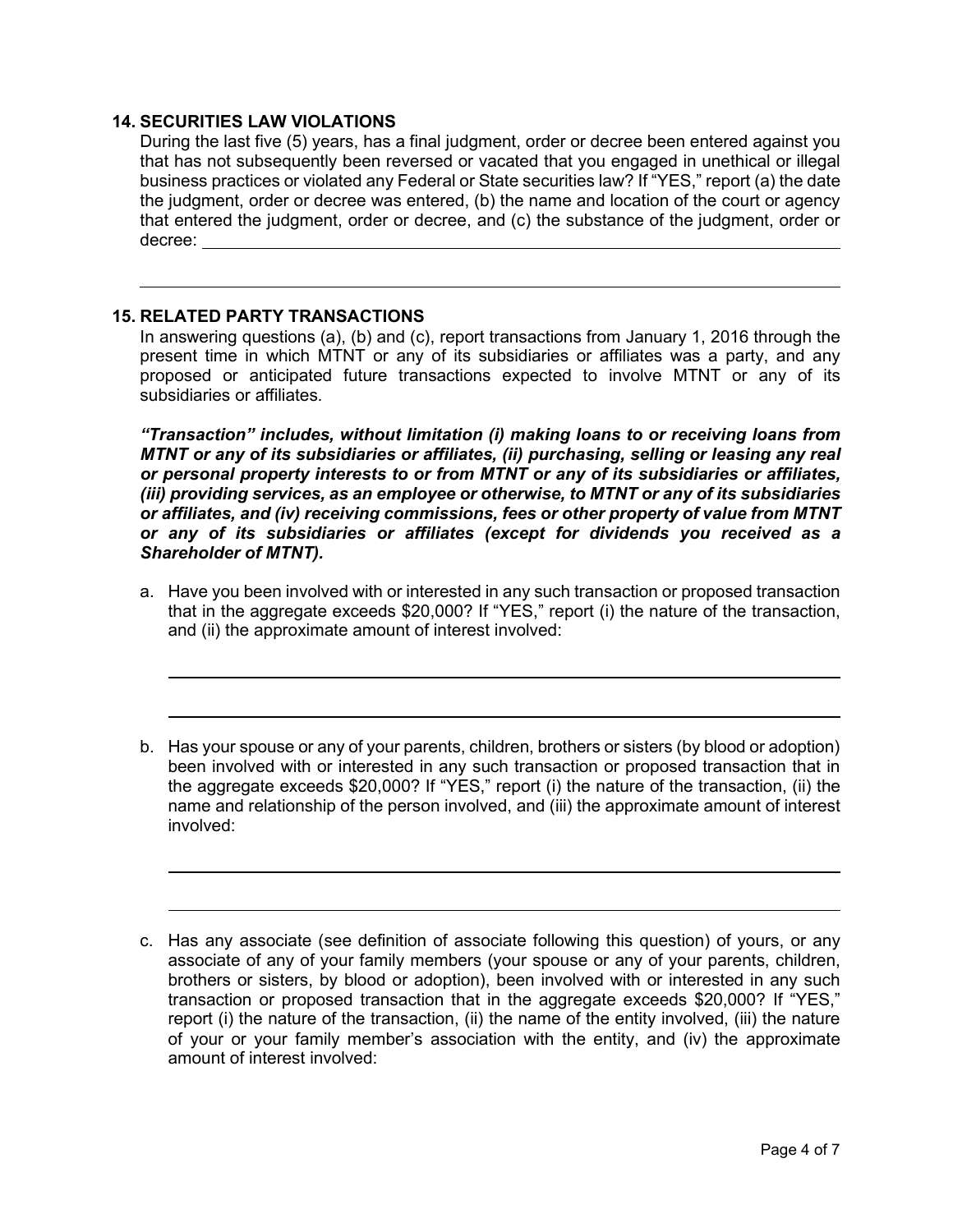*"Associate" means: (1) any corporation or legal entity (i.e. proprietorship, partnership, joint venture, limited liability company, association or other organization), other than the Corporation or any of its subsidiaries or affiliates, of which you or any of your family members is an officer, director, partner, member or employee, or is directly or indirectly the beneficial owner of five percent (5%) or more of any equity interest in such organization (including the ownership of (A) stock, warrants or similar securities, or rights or options thereto or (B) partnership, joint venture or limited liability company interests); and (2) any trust or other estate in which you or any of your family members serves as trustee or in a similar fiduciary capacity.*

- d. Do you have any arrangement or understanding with respect to any such transaction or proposed transaction that in the aggregate exceeds \$20,000? If "YES," report (i) the nature of the transaction, and (ii) the approximate amount of interest involved:
- e. **ADVERSE CLAIMS:** Have (a) you, (b) your spouse, (c) any of your parents, children, brothers or sisters (by blood or adoption), or (d) any associate of yours [See definition in question 15(c)] ever been a party in a legal proceeding where your interests were (or are) adverse to MTNT or any of its subsidiaries or affiliates, or has MTNT or any of its subsidiaries or affiliates ever brought suit against you or any such person or entity? If "YES," report (i) the date the suit was filed, (ii) the name and location of the court where the suit was filed, (iii) the names of the parties to the suit, (iv) the nature of the claims involved in the suit, and (v) the current status of the suit:

## **16. OTHER POTENTIAL CONFLICTS OF INTEREST**

List any other relations between you and MTNT or any of its subsidiaries or affiliates, or between you and the management of MTNT or any of its subsidiaries or affiliates:

## **17. PERSONAL STATEMENT**

Please state briefly in your own words why you would like to serve or continue to serve as a director of MTNT and the company goals you hope to achieve if elected (You may attach additional pages to supply further information):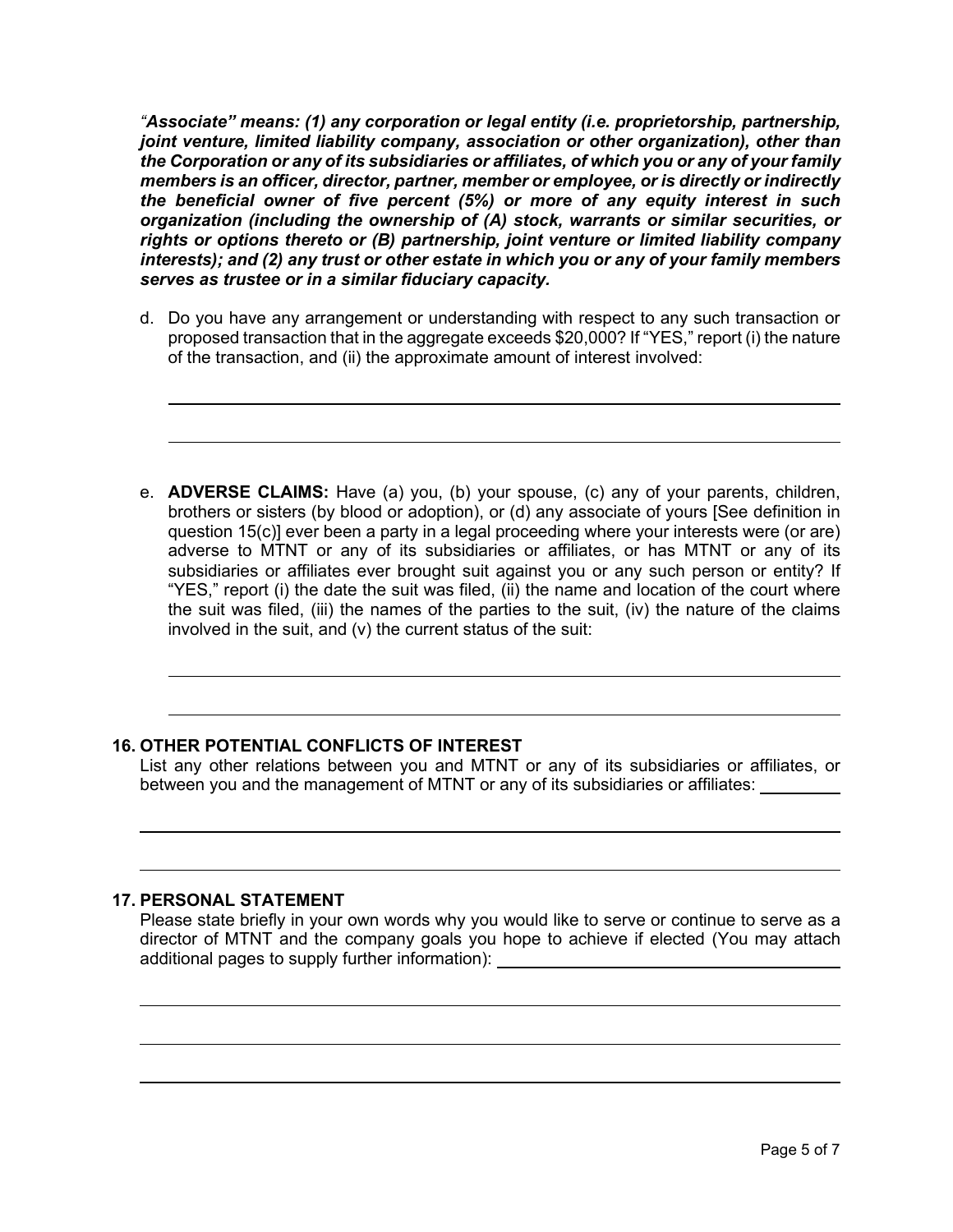# **18. AUTHORIZATION AND CONSENT TO PUBLISH**

MTNT, through its subsidiaries, participates in Government Contracting and has Government Contracting firms that participate in the Small Business Administration's 8(a) program. As such, our 8(a) companies must certify that they maintain "good character" to the Small Business Administration each year pursuant to 13 CFR 124.108. Section 124.108, in turn, requires that key employees and principals demonstrate business integrity. Among others, directors and officers are considered principals under federal law, and many of MTNT's directors are also members of its subsidiary management teams and boards. MTNT has an affirmative obligation to notify you as a potential candidate of the obligations of its principals under the Small Business Administration and the Federal Acquisition Regulations. Further, if you are a successful candidate, you will have an affirmative obligation to comply with these regulations.

Lack of business integrity is evidenced by a guilty plea or conviction, and/or is currently incarcerated or on parole or probation pursuant to a pretrial diversion or conviction for a felony or any crime involving business integrity. In addition, as required by the federal government, MTNT has adopted *MTNT, Ltd. and Subsidiaries Code of Business Ethics for Directors and Officers* and Compliance Policies that require our directors to conduct business in full compliance with the laws, rules, and regulations that govern MTNT's business activities and interest. Likewise, MTNT is required to exercise due diligence to detect and prevent criminal conduct and disclose a violation of Federal criminal law involving fraud, conflict of interest, bribery, or gratuity violations found in USC Title 18, or a violation of the civil False Claims Act, in connection with the award, performance, or closeout of a contract pursuant to FAR (Federal Acquisition Regulation) 42.203-13(b) and (c). **Accordingly, MTNT requires its candidates' and directors' consent to a public records search to ensure good character.** 

## **19. AUTHORIZATION TO CONDUCT PUBLIC RECORDS SEARCH**

As a potential candidate of MTNT's Board of Directors, I understand the company, through its subsidiaries, participates in government contracting and the Small Business Administration's 8(a) program. As such, MTNT and its subsidiaries must certify that they maintain "good character" to the Small Business Administration each year pursuant to 13 CFR 124.108. Section 124.108 in turn requires key employees and principles to demonstrate business integrity. Among others, directors and officers are considered principles under the law. Accordingly, MTNT conducts a public record search on each candidate to ensure candidates meet the "good character" standard required by the Small Business Administration.

I, , hereby authorize MTNT to investigate my background and qualifications for purposes of evaluating whether I meet the "good character" standards outlined by the Small Business Administration.

Signature **Date of Birth** 

Please Print Your Full Name